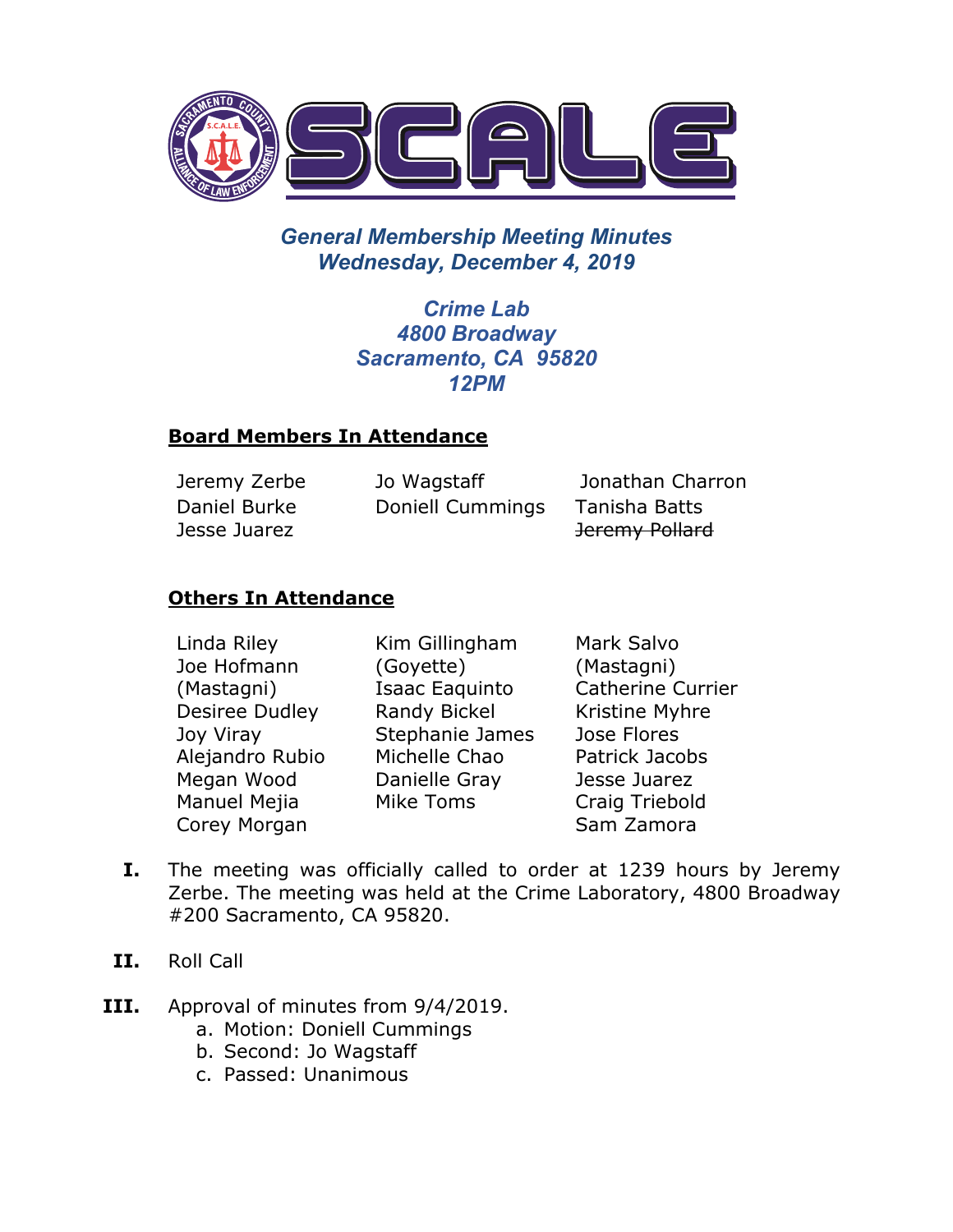#### **IV. Treasurer's Report –**

| <u>Accounts (11/30/19)</u> |              |            |
|----------------------------|--------------|------------|
| General Fund 6222          |              | 227,846.65 |
| Legal Defense Fund 3903    |              | 63,202.62  |
| PAC Fund 3911              |              | 20,919.82  |
| Savings 7915               |              | 26,321.48  |
| Wells Fargo Office Acct.   |              | 806.39     |
| Debit Card Acct.           |              | 1038.13    |
|                            | <b>Total</b> | 340,134.82 |
|                            |              |            |

## **Fidelity (11/30/19) 258,831.19**

### **Total Cash and Investments 598,966.01**

Motion: Jonathan Charron Second: Tanisha Batts Passed: Unanimous

#### **V. Old Business**

- A. Bylaws Revisions Committee Update August 30, 2019
	- a. The last meeting was in August. Almost finished with this task. Randy Bickel will take over Jeremy's role in the revision process. Some of the language is needed to be changed in response to new laws.
- B. Police Officer On-Duty Injury Presumptions SB 416 Update
	- a. This is still currently being held up and is not seeming like it will be killed. They are waiting for the next session to move forward.
- C. New Forensic Multimedia Examiner Classifications Unit **Designation** 
	- a. This classification is held in the DA's Office. There is no current plan that we are aware of to move them over to the laboratory. Initial comparisons seemed to be good for them, but some of the numbers used were not the right numbers. There is frustration that this has not been finalized, but getting them the correct comps will be beneficial in the long run.